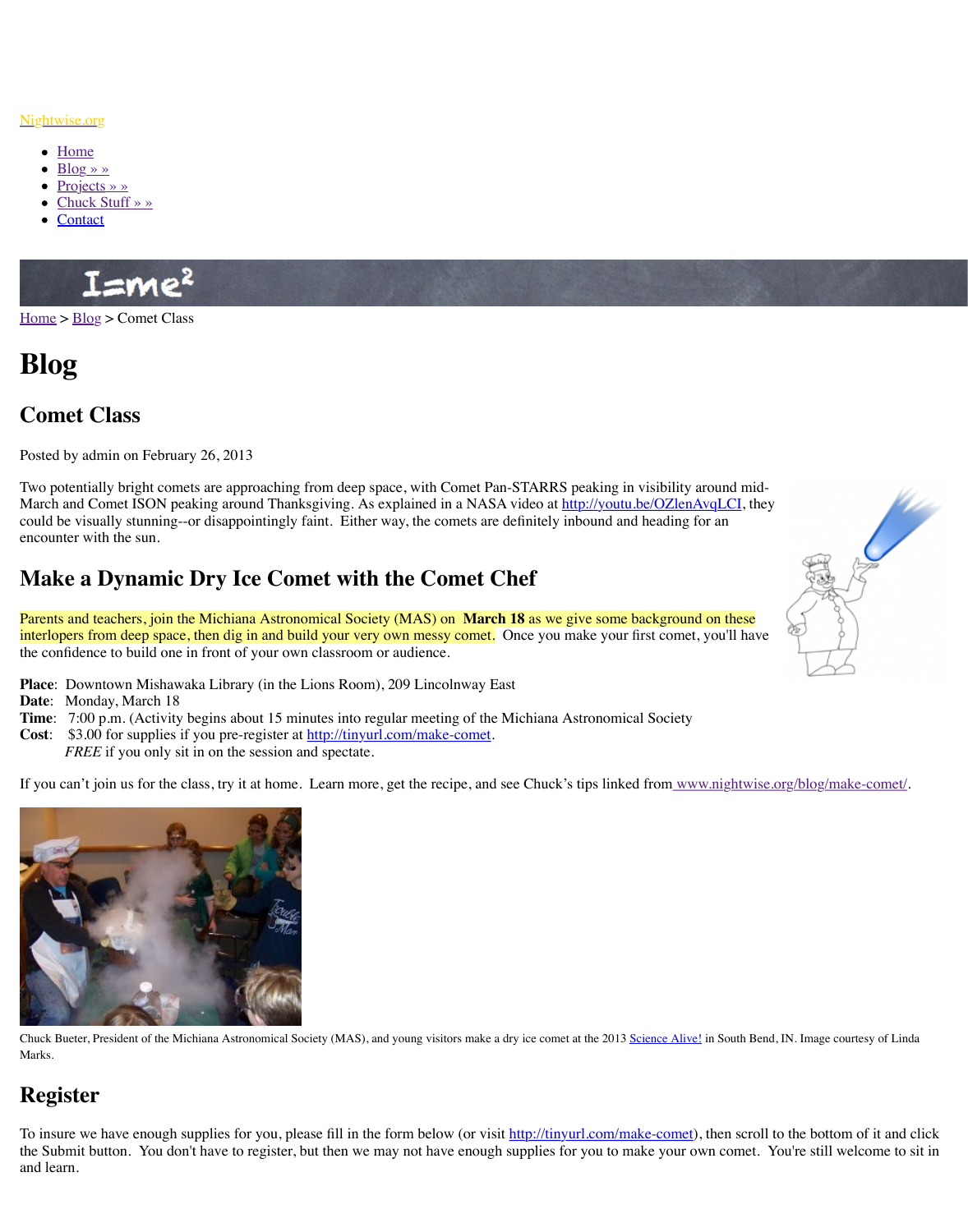## **Share the Handout**

Thanks for spreading the word about this fun, hands-on opportunity. Please feel free to print (right) or the QR Code (below) for this *Comet Class* web page.



#### « Previous » Next » Next » Next » Next » Next » Next » Next » Next » Next » Next » Next » Next » Next » Next » Next » Next » Next » Next » Next » Next » Next » Next » Next » Next » Next » Next » Next » Next » Next » Next »

**Leave a Reply**

Name:

 $\boxed{\triangleq}$ 

Email:

(Your email will not be publicly displayed.)

Please type the letters and numbers shown in the image.